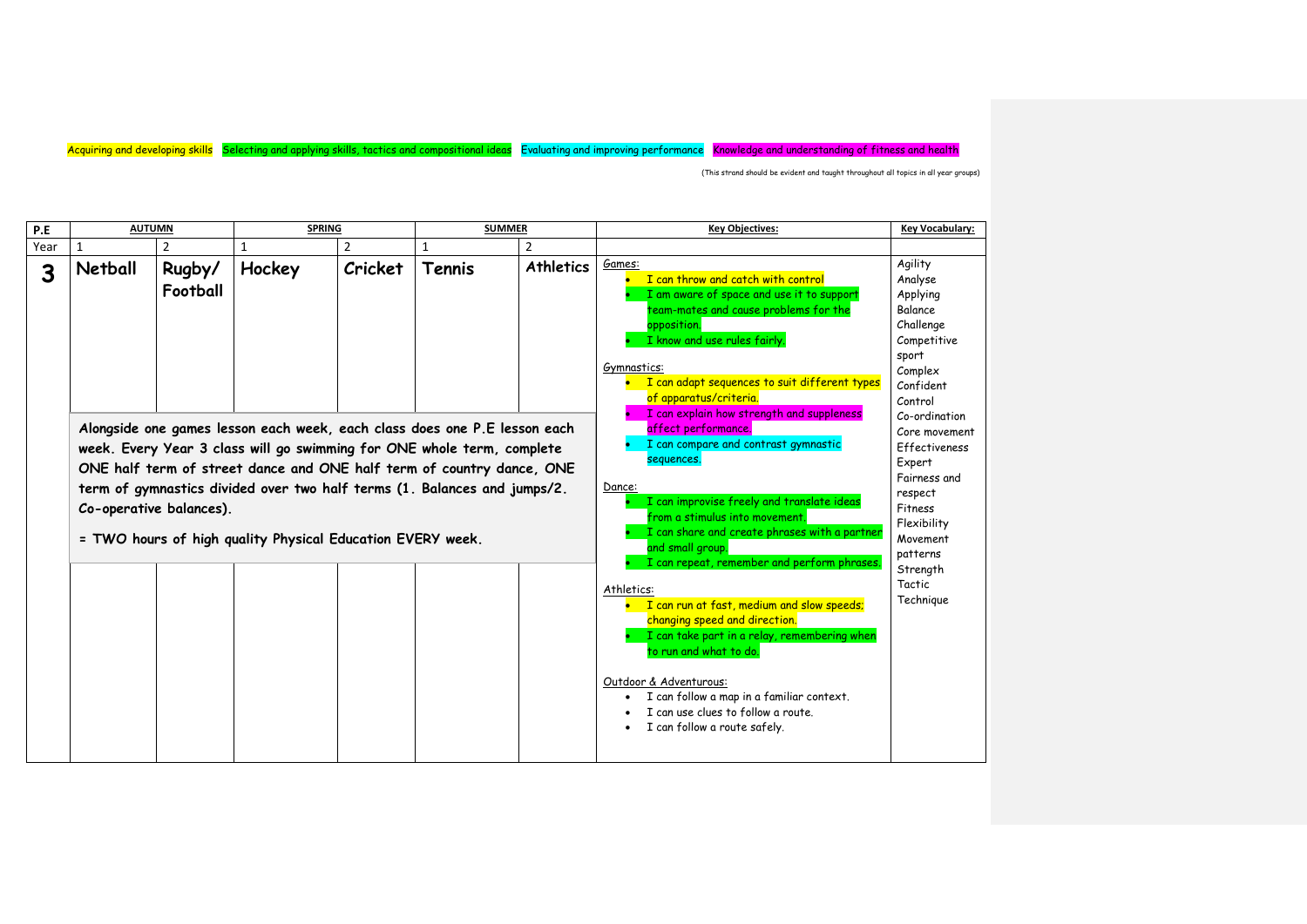| 4 | Netball                                                                                                                                                                                                                                                                                                                                                                                  |  | Cricket | Tennis/<br>Rounders | <b>Athletics</b> | Games:<br>I can catch with one hand<br>I can throw and catch accurately<br>I can hit a ball accurately and with control<br>I can keep possession of the ball<br>I can vary tactics & adapt skills depending on<br>what is happening in a game<br>Gymnastics:<br>I can work in a controlled way<br>I can include change of speed and direction | Agility<br>Analyse<br>Applying<br>Balance<br>Challenge<br>Competitive<br>sport<br>Complex<br>Confident<br>Control                      |
|---|------------------------------------------------------------------------------------------------------------------------------------------------------------------------------------------------------------------------------------------------------------------------------------------------------------------------------------------------------------------------------------------|--|---------|---------------------|------------------|-----------------------------------------------------------------------------------------------------------------------------------------------------------------------------------------------------------------------------------------------------------------------------------------------------------------------------------------------|----------------------------------------------------------------------------------------------------------------------------------------|
|   | Alongside one games lesson each week, each class does one P.E lesson each<br>week. Every Year 4 class will go swimming for ONE whole term, complete<br>ONE half term of Bollywood dance (Jai Ho) and ONE half term of<br>Charleston dance, ONE term of gymnastics divided over two half terms (1.<br>Balances/2. Rolling).<br>= TWO hours of high quality Physical Education EVERY week. |  |         |                     |                  | I can include a range of shapes<br>I can work with a partner to create, repeat &<br>improve a sequence with at least 3 phrases<br>Dance:<br>I can take the lead when working with a<br>partner or group<br>I can use dance to communicate an idea                                                                                             | Co-ordination<br>Core movement<br>Effectiveness<br>Expert<br>Fairness and<br>respect<br>Fitness<br>Flexibility<br>Movement<br>patterns |
|   |                                                                                                                                                                                                                                                                                                                                                                                          |  |         |                     |                  | Athletics:<br>I can run over a long distance<br>I can sprint over a short distance<br>I can throw in different ways<br>I can hit a target<br>I can jump in different ways<br>Outdoor & Adventurous:<br>I can follow a map in (a more demanding)<br>familiar environment<br>I can follow a route within a time limit                           | Strength<br>Tactic<br>Technique                                                                                                        |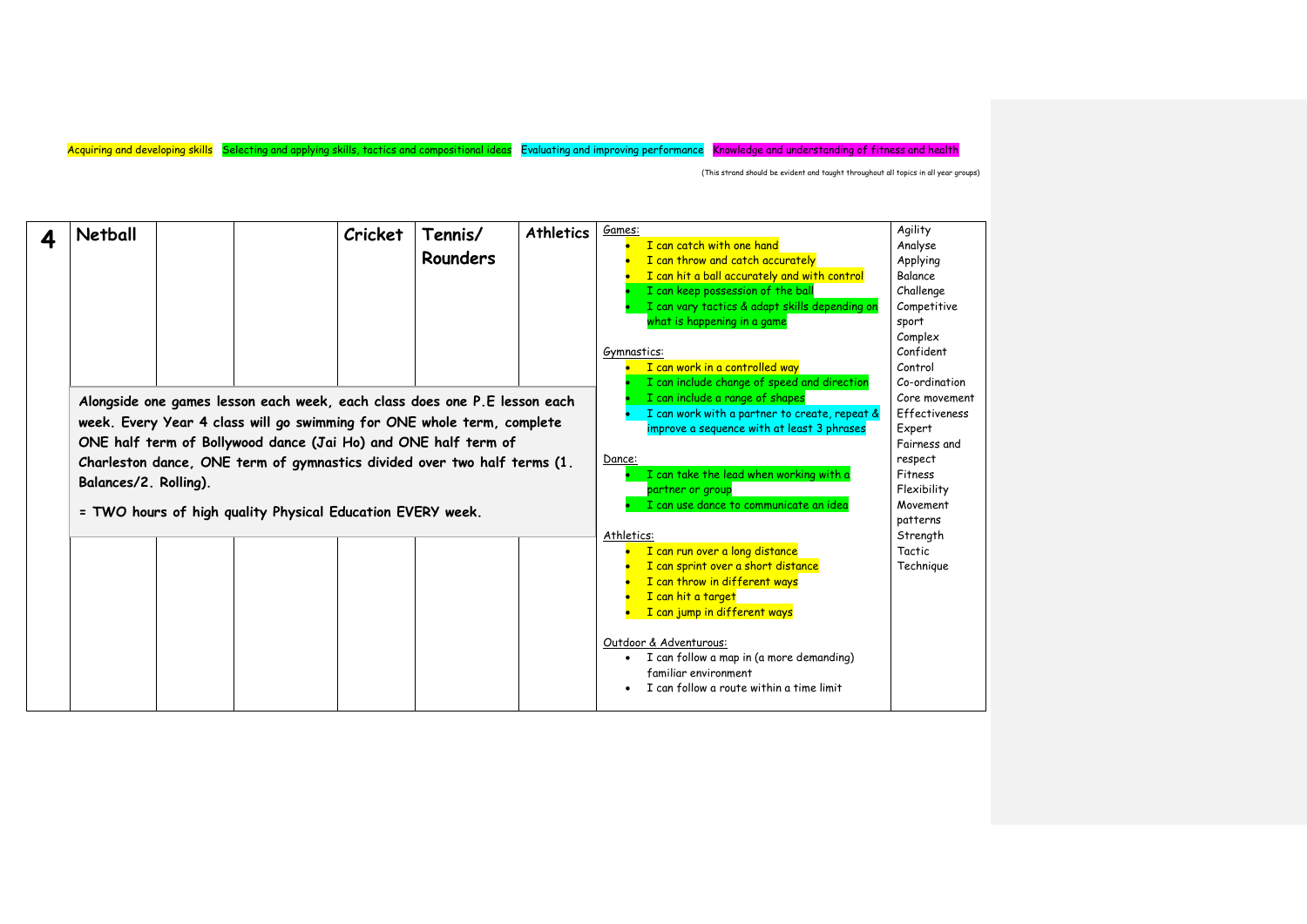| 5 | <b>Netball</b>       | Cricket                                                                                                                                                                                                                                                                                                                                                             | Tennis/<br><b>Rounders</b> | <b>Athletics</b>                                                                                                                                                                                                       | Games:<br>I can gain possession by working as part of a<br>team<br>I can pass in different ways<br>I can use forehand & backhand with a racquet<br>I can field<br>I can choose a tactic for defending &<br>attacking<br>Gymnastics:<br>I can make complex extended sequences<br>I can combine action, balance and shape                             | Agility<br>Analyse<br>Applying<br>Balance<br>Challenge<br>Competent<br>Competence<br>Competitive<br>sport<br>Complex<br>Confident<br>Control |
|---|----------------------|---------------------------------------------------------------------------------------------------------------------------------------------------------------------------------------------------------------------------------------------------------------------------------------------------------------------------------------------------------------------|----------------------------|------------------------------------------------------------------------------------------------------------------------------------------------------------------------------------------------------------------------|-----------------------------------------------------------------------------------------------------------------------------------------------------------------------------------------------------------------------------------------------------------------------------------------------------------------------------------------------------|----------------------------------------------------------------------------------------------------------------------------------------------|
|   | Flight/2. Matching). | Alongside one games lesson each week, each class does one P.E lesson each<br>week. Every Year 5 class will go swimming for ONE whole term, complete<br>ONE half term of Musical Theatre dance (Hairspray) and ONE half term of<br>Salsa dance, ONE term of gymnastics divided over two half terms (1.<br>= TWO hours of high quality Physical Education EVERY week. |                            | I can perform consistently to different<br>audiences<br>Dance:<br>I can compose my own dances in a creative<br>٧a<br>I can perform to an accompaniment<br>My dance shows clarity, fluency, accuracy and<br>consistency | Co-ordination<br>Core movement<br>Effectiveness<br>Excel<br>Expert<br>Fairness and<br>respect<br>Fitness<br>Flexibility                                                                                                                                                                                                                             |                                                                                                                                              |
|   |                      |                                                                                                                                                                                                                                                                                                                                                                     |                            |                                                                                                                                                                                                                        | Athletics:<br>I can control my take-off and landing<br>I can throw with accuracy<br>I can combine running and jumping<br>Outdoor & Adventurous:<br>I can follow a map in an unknown location<br>I can use clues and a compass to navigate a<br>route<br>I can change my route to overcome a problem<br>I can use new information to change my route | Movement<br>patterns<br>Strength<br>Sustained<br>Tactic<br>Technique<br>Strategy                                                             |